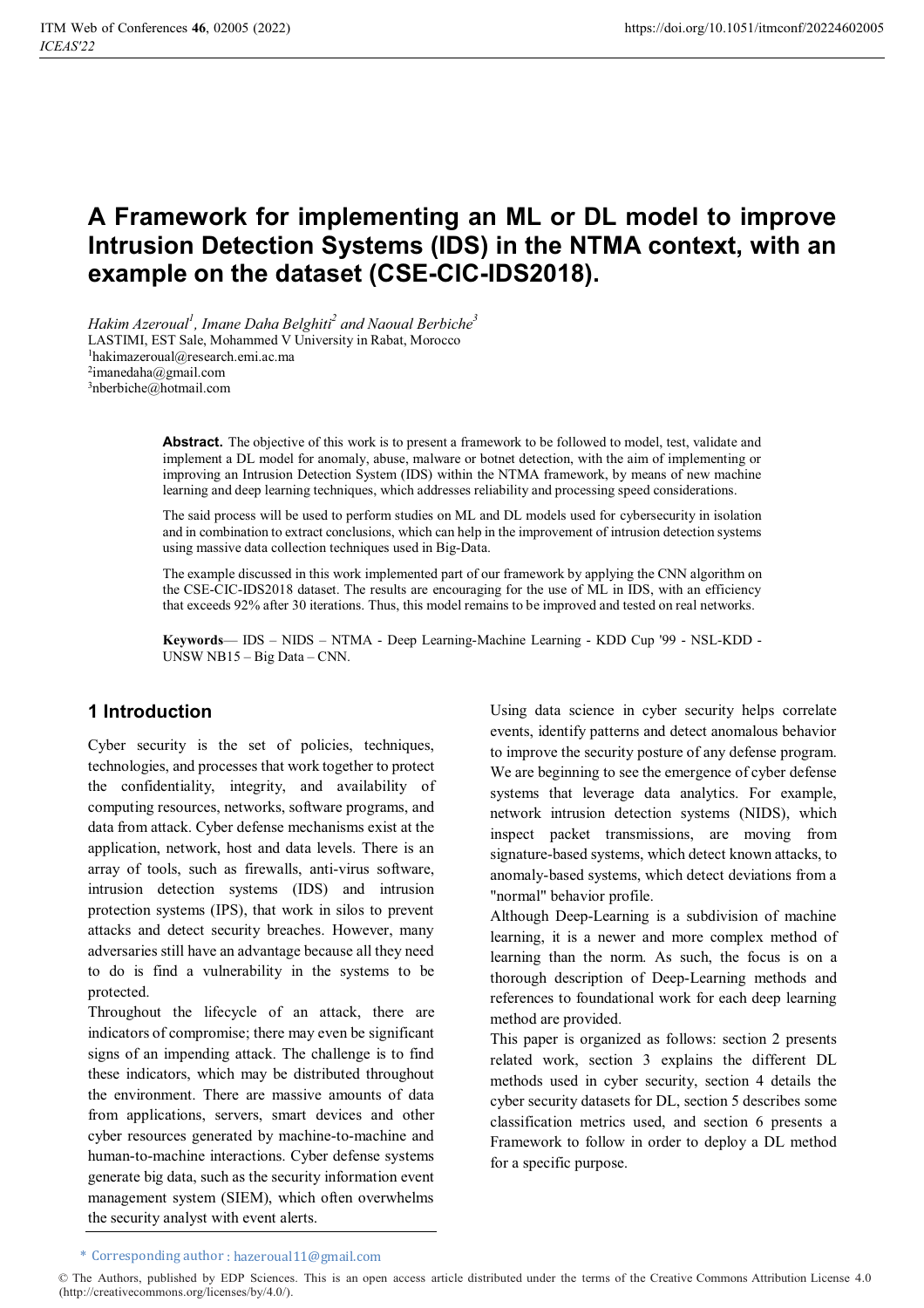### **2 Related work**

In this section, a set of papers have been selected so as to list works that have cited The Big Data approach for collecting traffic data in networks, in addition to the use of DL in analysis and intrusion detection.

This paper [1] proposes a distributed framework based on the Big Data approach, in which storage and computational resources can be scaled to collect and process traffic in a large-scale network in a reasonable time.

In [2], the author gives a survey on the effectiveness of deep learning in analyzing and discovering knowledge in big data systems to recognize hidden and complex patterns. Through these successes, researchers in the field of networks apply deep learning models to the application of network traffic monitoring and analysis (NTMA).

Again in [3] the paper provides a brief tutorial-like description of each DL method is provided, including deep autoencoders, restricted Boltzmann machines, recurrent neural networks, generative adversarial networks and several others. In addition, [4] This paper presents a complete example of the steps involved in testing a new deep learning technique for intrusion detection. It also proposes our new deep learning classification model, evaluated using the KDD Cup '99 and NSL-KDD benchmark datasets. the technique demonstrates improvements over existing approaches and a strong potential for use in modern NIDS.

**Fig. 1.** Caption of the Figure 1. Below the figure.

### **3 Overview of the different DL methods used in cyber security**

Machine learning techniques, including DL algorithms, are among the techniques for processing network traffic data. This is probably because modern communication systems and networks, have distinctive characteristics that are suitable for machine learning algorithms. These characteristics include big data generation, complexity, multimodal data, large scale, increasing number of protocols in these networks.

This paper [2] gives sub-areas for DL usage to meet the different needs of NTMA.



**Fig 1 :** Subdomains of DL use in the NTMA

Among the cyber defense tools, we can mainly mention firewalls, antivirus software and intrusion detection systems.

In our study on Network Traffic Monitoring and Analysis (NTMA), we will focus on network security and more specifically on intrusion detection systems (IDS).



**Fig 2:** Intrusion detection systems (IDS)

To meet the needs of intrusion detection systems (IDS), the article [3],[5] present the test of several models in order to determine their contribution in the detection of intrusions on a data set whose types of attack are known in advance.

The following table 1 summarizes the results and conclusions of some models tested in isolation or combined.

| Category                                    | DL model                             | Key contribution                                                                                                                                                                                                                   |  |
|---------------------------------------------|--------------------------------------|------------------------------------------------------------------------------------------------------------------------------------------------------------------------------------------------------------------------------------|--|
| Misuse detection in<br>modern networks      | AE+ sparse AE + MAPE-K               | Introduces a scalable, self-adaptive and autonomous method for<br>misuse detection for modern large-scale modern networks by<br>leveraging DL.                                                                                     |  |
| Anomaly detection system                    | CNN, AE and RNN                      | Designs and implements anomaly detection models based on<br>different DL algorithms. Also, evaluates these models through<br>standard classification metrics.                                                                      |  |
| Anomaly detection                           | FCNs, VAE, and Seq2Seq               | Examines multiple DL models for anomaly detection, including FCN,<br>VAE, and LSTM.                                                                                                                                                |  |
| Anomaly detection cloud<br>datacenter       | $CNN+GWO$                            | Proposes a robust hybrid method based on CNN and GWO for<br>network anomaly detection in cloud environments, especially for<br>streaming data.                                                                                     |  |
| Malware detection                           | CNN, RNN and LSTM                    | Introduces a multi-level DL system by using different DL models for<br>malware detection.                                                                                                                                          |  |
| Malware detection                           | <b>SAEs</b>                          | Introduces a two-phase framework for malware detection based on<br>SAEs model.                                                                                                                                                     |  |
| Malware detection for JoBT                  | OpCode+ deep Eigenspace<br>learning  | Proposes the first work based on OpCode deep learning technique<br>for IoT and IoBT malware detection.                                                                                                                             |  |
| Botnet detection                            | SDAs+ feed-forward<br>supervised DNN | Discusses the application of DL for botnet detection and proposes a<br>DL-based approach for botnet detection which utilizes TCP/UDP/IP<br>packet flows as inputs.                                                                 |  |
| <b>Botnet</b> detection                     | CNN+LSTM                             | Provides a botnet detection method, in which both network flow<br>information and DL are used. Moreover, it uses graph structure for<br>feature extraction purposes.                                                               |  |
| Botnet detection for IoT<br>networks        | Autoencoders                         | The first work that uses autoencoders in IoT networks for detecting<br>botnet attacks. Also, unlike previous papers that use emulated or<br>simulated data, this paper deploys real IoT traffic data for<br>evaluation its method. |  |
| Anomaly and malware<br>detection            | Autoencoders                         | Provides an unsupervised feature learning method based on AE for<br>cybersecurity purposes, e.g., anomaly and malware detection.                                                                                                   |  |
| Anomaly detection in<br>IEEE 802.11 network | <b>SAE</b>                           | One of the few articles that consider anomaly detection in the IEEE<br>802.11 network through DL.                                                                                                                                  |  |
| Attack detection in MEC                     | <b>DBNs</b>                          | Provides a feature learning model based on deep belief network to<br>detect attacks in MEC.                                                                                                                                        |  |
| Anomaly detection in<br><b>VANETs</b>       | <b>GANs</b>                          | Proposes a collaborative methods by leveraging deep generative<br>models and distributed SDN to detect anomalies in VANETs.                                                                                                        |  |
| <b>Botnet</b> detection                     | <b>RNN</b>                           | Analyzes the performance of RNN for botnet detection purposes<br>through the behavioral analysis of network traffic.                                                                                                               |  |
| Attacks detection in MCC                    | <b>GRBM</b>                          | Leverages the GRBM network to develop an attack detection<br>method for mobile cloud environments.                                                                                                                                 |  |
| Virtual MAC spoofing<br>detection           | <b>CNN</b>                           | Proposes a DL based detection system for MAC spooling attacks<br>detection in virtualized environments.                                                                                                                            |  |

#### **4 Cyber security datasets for the DL**

The datasets cited in the papers [1], [2] are used to evaluate the model and determine whether it can be used to detect attacks accurately or not. The quality of the dataset ultimately affects the outcome of any network intrusion detection system (NIDS). We consider among the best-known sets three datasets named KDD Cup'99, NSL-KDD, UNSW-NB15 [6], and WSN-DS. A detailed description of their characteristics is given below.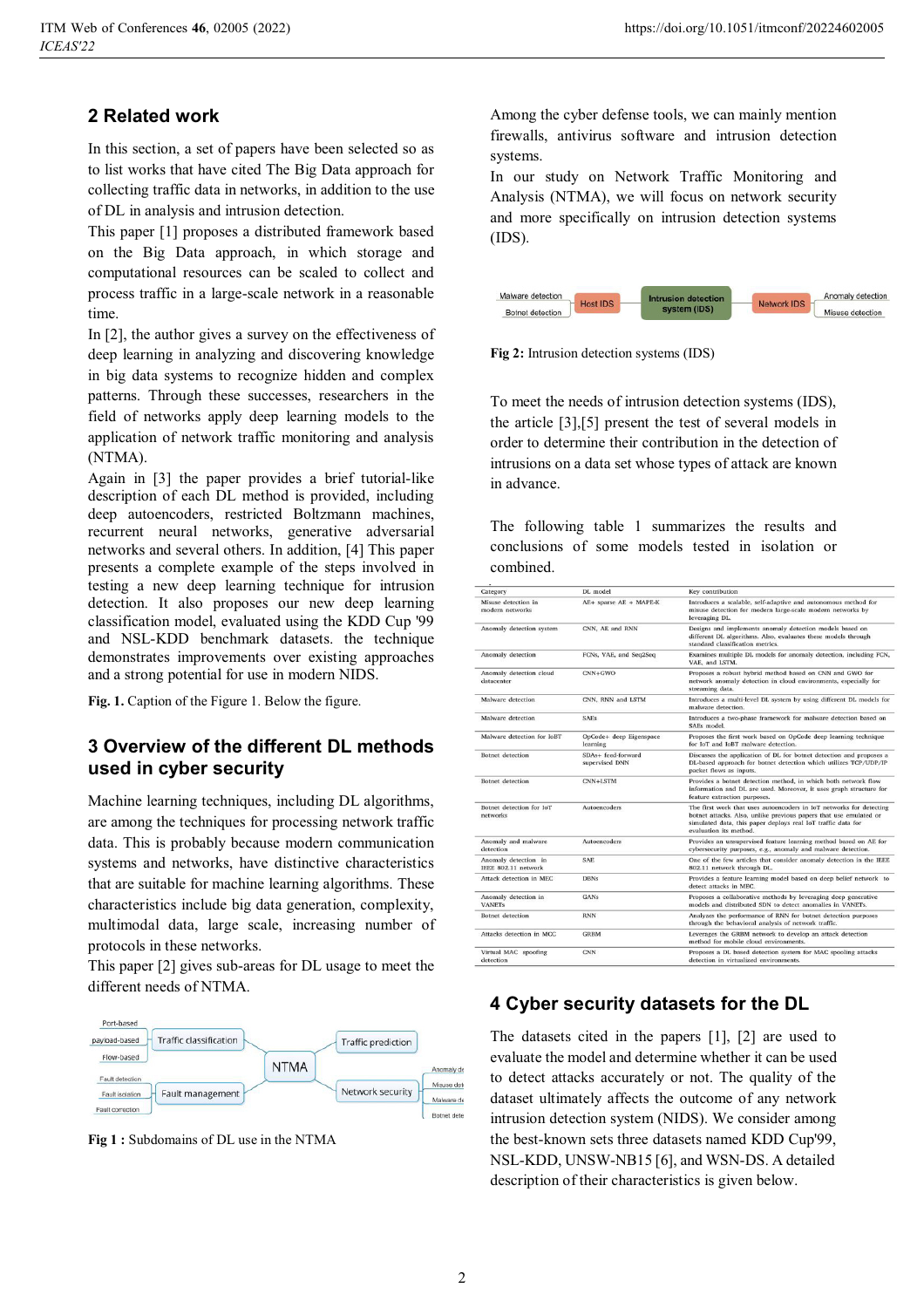#### **4.1 KDD Cup'99 Data set**

KDD'99 data set was created by DARPA in 1999 by using recorded network traffic from 1998 dataset. It is being pre-processed into 41 features per network connection. Features in KDD'99 data set are categorized into four groups, Basic Features, Content Features, Time based traffic features, and Host based traffic features. KDD'99 consists of 4,898,430 records that is larger than other data sets. There are four main categories of attacks, these are DoS, R2L (unauthorized access from a remote machine), U2R (Unauthorized access to Root) and Probe. Many data mining techniques has been applied to the KDD'99 data set to detect intrusions in network traffic.

KDD Cup'99 is mostly used data set to build intrusion detection system (IDS). KDD data set have two critical issues concluded by the statistical analysis, that is profoundly affect the performance of the system. Most significant issue in KDD data set is that it has large number of replicated records. It is found that about 78% and 75% records are duplicate in train and test data set respectively. Huge number of replicated records may lead learning algorithms to be partial instead of numerous records. Thus, algorithm will stop learning infrequent records. These records may be harmful to network like U2R, R2L etc.

#### **4.2 UNSW-NB15 Data set**

The UNSW-NB15 dataset [7]is new and was published in 2015. It includes moderns attack (nine attack types compared to 14 attack types in KDD'99 dataset). It has 49 features and a variety of normal and attacked activities including with class labels of total 25,40,044 records. There are 2,21,876 normal records and 3,21,283 attacked records in the total number of records. Features of UNSW-NB15 data set is categorized into six groups namely Basic Features, Flow Features, Time Features, Content Features, Additional Generated Features, and Labelled Features. Further, UNSW-NB15 dataset has nine type of attacks category known as the Analysis, Fuzzers, Backdoors, DoS Exploits, Reconnaissance, Generic, Shellcode, and Worms.

#### **4.3 CSE-CIC-IDS2018: A Dataset for Intrusion Detection Systems**

This dataset was originally created by the University of New Brunswick to analyze DDoS data [8]. This dataset is entirely from 2018 and will not be updated in the future, however, new versions of the dataset will be available at the link above. The dataset itself was based on the university's server logs, which found various DoS attacks throughout the publicly available period. When using this dataset in machine learning, note that the

Label column is arguably the most important part of the data, as it determines whether sent packets are malicious or not. See the Column Structures heading below for more information on this and other columns.

In total, there are 80 columns in this dataset, each corresponding to an entry in the IDS logging system that the University of New Brunswick has in place. Since their system classifies both forward and backward traffic, there are columns for both. The most important columns of this data set are listed below.

- o Dst Port (Destination port) ;
- o Protocol;
- o Flow Duration;
- o Tot Fwd Pkts (Total forward packets);
- o Tot Bwd Pkts (Total backward packets);
- o Label (Label).

### **5 Describes some classification metrics used.**

To increase the performance of the model [9]; accuracy, recall, the precision rate should be calculated. We choose accuracy, recall, precision, and, F1 Measure for evaluation.

If we could create a confusion matrix [4], then it will be easy to calculate all the performance measures. Accuracy (1) is the percentage of true detection over total instances. Recall is how often does it predicted correct. Recall (2) is also known as True Positive Rate (TPR) or Sensitivity. Precision (3) tells that when it is predicted correct, how often is it actually correct. F1 measure (4) is a weighted average of the recall and precision. Mathematical representation of all measures can be extracted from the confusion matrix. In Figure 2, Actual No means actually normal records, Actual Yes means attacked records in actual, Predicted No means records that are predicted as normal and, Predicted Yes means records that are predicted as an attack. Confusion matrix is a table that is related to represent the performance of a classification model on a set of test data for which the true values are identified.

| Total instances   Predicted NO |                                          | <b>Predicted YES</b> |          |
|--------------------------------|------------------------------------------|----------------------|----------|
| <b>Actual NO</b>               | TN (True Negative)   FP (False Positive) |                      |          |
| <b>Actual YES</b>              | FN(False Negative)   TP (True Positive)  |                      | Recall   |
|                                |                                          | Precision            | Accuracy |

(1)

**Fig 2 :** The confusion matrix

$$
Accu$\%c\&\left(\frac{(T# \% T\&)}{(T()^*+ins)^*n/0s)}\right)
$$

$$
)^{*c\#+} \left( \frac{(\text{I}\#)}{(\text{I}()^{*+1})^{2+340s)}} \right) \tag{2}
$$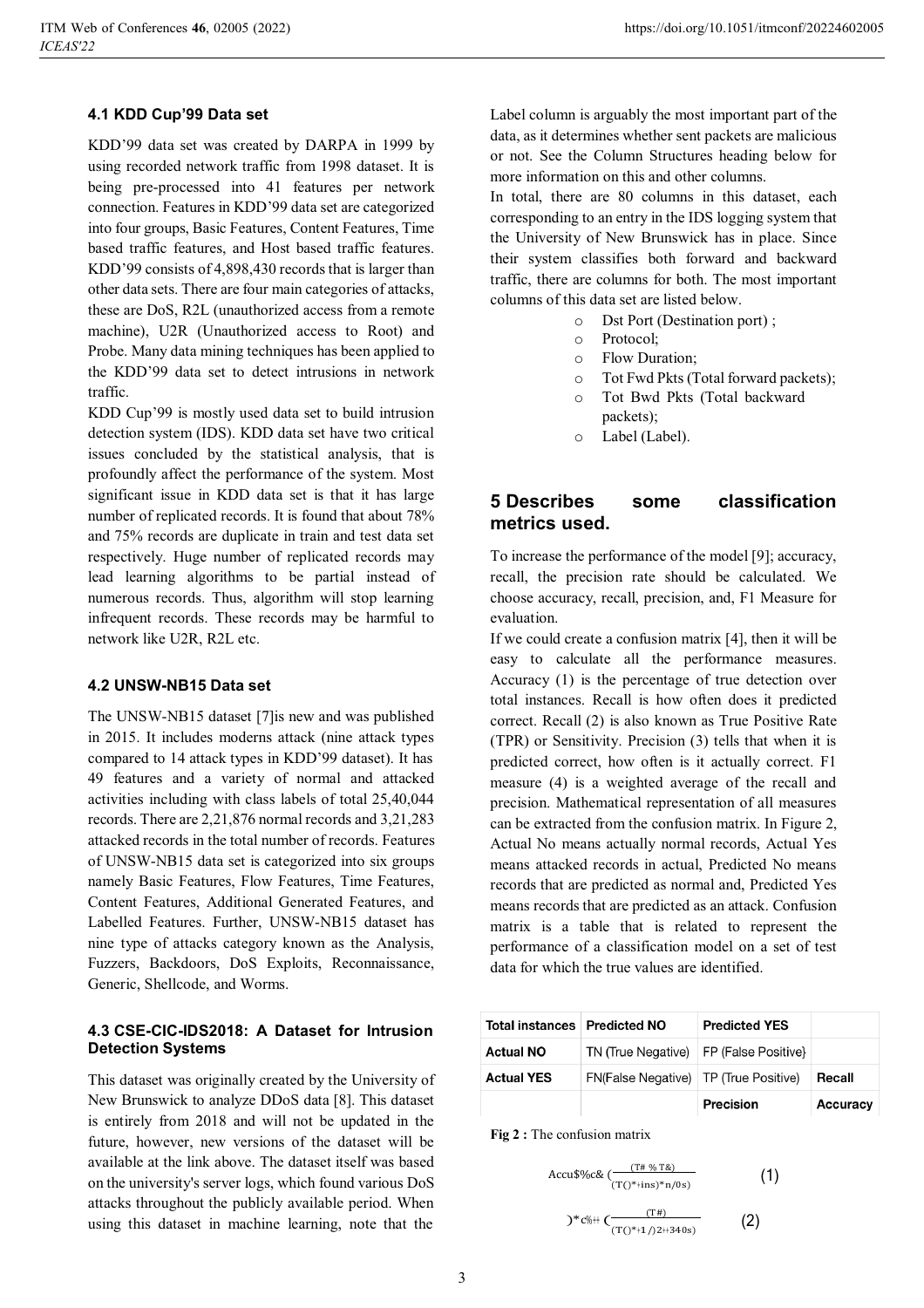$$
\frac{\text{PS}* \text{cisi/0} \left( \frac{(\text{TP})}{(\text{TC})^* + \text{HS06i/06478}} \right)}{(10)^*}
$$
 (3)

12 3\*%su\$\*  $(4*\frac{(\#50/isi(n*10/*)+1)}{(\#50/isi(n*10/*)+1)}$ (4)

### **6 Proposed framework for deploying a DL method for NTMA**

In this section, we present a Framework to follow to model, test, validate and implement a DL model to detect anomalies[10], abuse, malware or botnets, with the objective of implementing or improving an Intrusion Detection System (IDS) in the NTMA framework [11].



**Fig 3 :** Framework for validation and implementation of a DL model in NTMA.

### **7 Network Intrusion Detection Using Machine Learning/Deep Learning CNN on the dataset (CSE-CIC-IDS2018)**

#### **7.1 Data description**

The dataset CSE-CIC-IDS2018[8] includes seven different attack scenarios: Brute-force, Heartbleed, Botnet, DoS, DDoS, Web attacks, and infiltration of the network from inside. The attacking infrastructure includes 50 machines and the victim organization has 5 departments and includes 420 machines and 30 servers. The dataset includes the captures network traffic and system logs of each machine, along with 80 features extracted from the captured traffic using CICFlowMeter-V3.





For applying a convolutional neural network on our data, we will have to follow following steps:

- -Separate the data of each of the labels
- - Create a numerical matrix representation of labels
- - Apply resampling on data so that can make the distribution equal for all labels
- -Create X (predictor) and Y (target) variables
- -Split the data into train and test sets
- -Make data multi-dimensional for CNN

#### **7.2 Data description**

One of the most popular deep neural networks is the Convolutional Neural Network (CNN). It takes this name from mathematical linear operation between matrixes called convolution. CNN [12] have multiple layers; including convolutional layer, non-linearity layer, pooling layer and fully-connected layer. The convolutional and fully-connected layers have parameters but pooling and non-linearity layers don't have parameters. The CNN has an excellent performance in machine learning problems. Specially the applications that deal with image data, such as largest image classification data set (Image Net), computer vision, and in natural language processing (NLP) and the results achieved were very amazing.

#### **7.3 Test and result**

#### *7.3.1 Data Splicing*

This stage involves the data split into train & test sets. The training data will be used for training our model, and the testing data will be used to check the performance of model on unseen dataset. We're using a split of 80-20, i.e., 80% data to be used for training & 20% to be used for testing purpose.